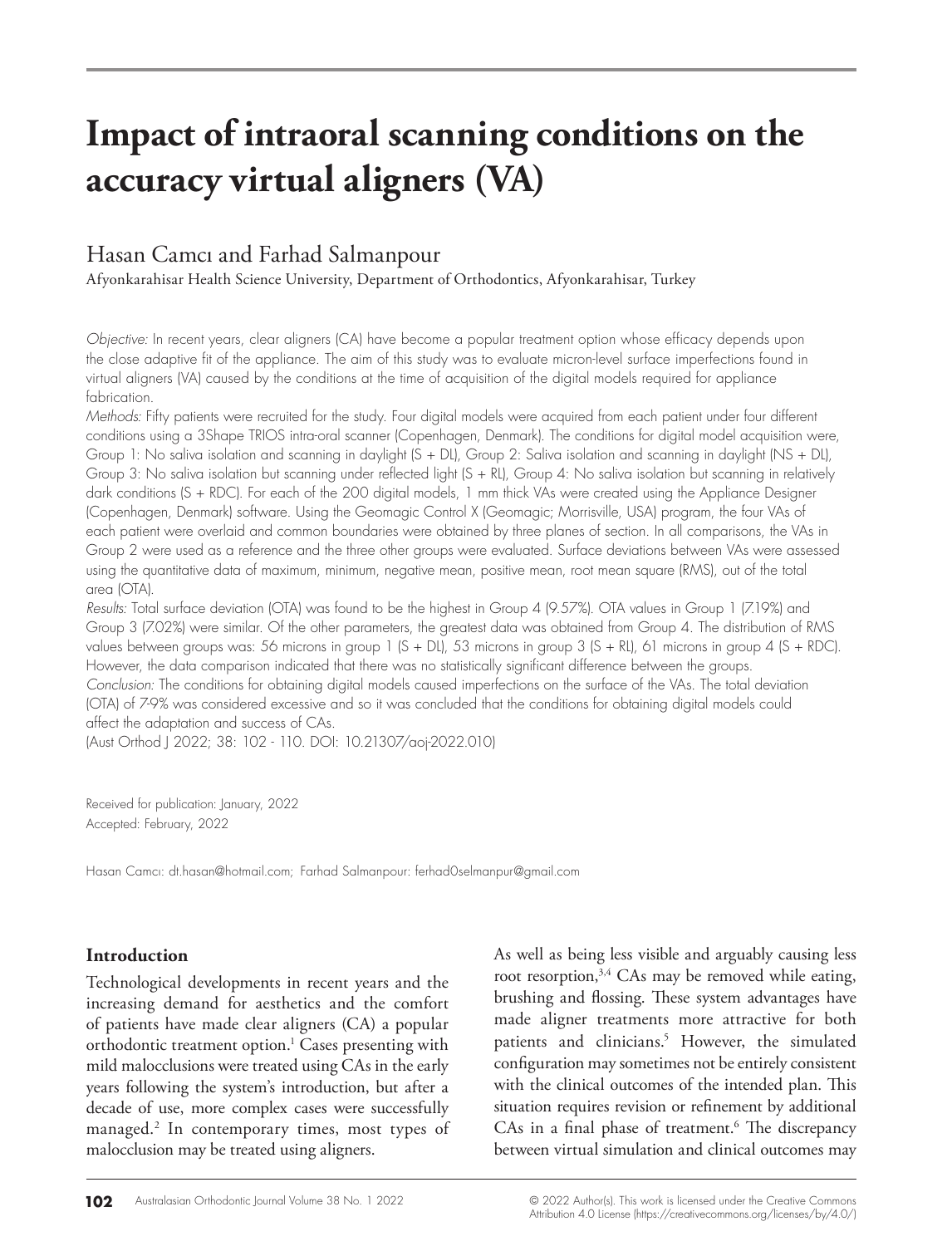be related to the manufacturing process of CAs of which an important step is the acquisition of digital models.

## **Manufacturing process of aligners**

Digital scanning systems, CAD / FEM software and rapid prototyping technologies are used in the manufacturing process of aligners.7 The four basic steps of the general CA production process are:<sup>8</sup>

Step 1: The digital models are acquired at the outset by a direct or indirect approach.

Step 2: The digital model setups are conducted using propriety software (ClinCheck, Align Technology, USA) and the teeth are virtually aligned. Step 3: At this stage of the process, the digital models are converted into physical models by rapid prototyping technology for each step of virtual planning. The physical models are called a stereolithography apparatus (SLA) mould.<sup>8</sup>

Step 4: Clear orthodontic aligners are produced using polyurethane resin sheets from SLA moulds in a final vacuum thermoforming stage.<sup>9</sup>

Each of the four steps is crucial and the methodology involved and the performance of the materials used in the manufacturing process might have an impact on the efficacy of the CA. In the present study, it was planned to analyse the effects of Step 1 related variables on CA production.

### **Intraoral scanners (IOS) and their image acquisition techniques**

Digital 3D models have also become popular, and today, IOS devices are routinely clinically used. No storage space requirements, easy and selective repeatability, a shorter chair time, easy electronic transmission, and more accurate model analysis are significant reasons for the transition from traditional methods to digital models.10

IOS devices are available in a wide range of brands and models. Data capture principles of the devices produced by various companies vary but involve:<sup>10</sup>

3 Shape (Trios 3): Confocal laser technology. Lava COS (3M Espe): Wavefront sampling. Align Technology (iTero Element): Confocal microscopy.

Planmeca (PlanScan): Triangulation. MFI (Condor): Stereophotogrammetric video.

The style of the complex data capture technique affects the speed and accuracy of the devices.<sup>11</sup> Only the image acquisition mechanism of the 3Shape TRIOS scanner (Copenhagen, Denmark) was used in the present study and is described.

The TRIOS system is based on the principle of confocal laser scanning microscopy (CLSM) introduced in 1957.<sup>12</sup> The combination of a laser as a light source and the confocal microscopy technique enables the rapid capture of large numbers of images for transfer to a computer.<sup>13</sup> The system uses a laser reflection that passes from a handheld camera to the scanned objects during image acquisition. The different depths of the target area are identified with the aid of an optical sectioning process incorporated in the CLSM managing software. Each sectioned small area (called a POI, point of interest) is a triangular dataset with *x*, *y* and *z* coordinates. The first two POI coordinates (*x* and *y*) are defined on the objects, and the third coordinate (*z*) is calculated by a method of triangulation (a measurement generated by dividing the area into triangles to determine an unknown coordinate of length, height or mapping). Thousands of triangular datasets (POIs) identified by unique coordinates are subsequently combined and transformed into an STL file $14$  (Fig. 1).

The laser light reflection reveals behavioural differences in objects of varying surface properties. The angle and direction of light reflection might be influenced by whether the scanned object is glossy or matt. Dryness or wetness could also be a factor by causing the dispersal of light. If the digital models are influenced by confounding variables, the subsequently manufactured CAs may also be affected. Therefore, the present study aimed, as the first stage of CA production, to investigate how the digital model acquisition phase affects this process.

## **Material and methods**

## *The study groups*

The experimental protocols of the present study were approved by Afyonkarahisar Health Science University Clinical Research Ethics Committee. Fifty patients who applied to the faculty and signed an informed consent form were included in the study. Since the maxilla was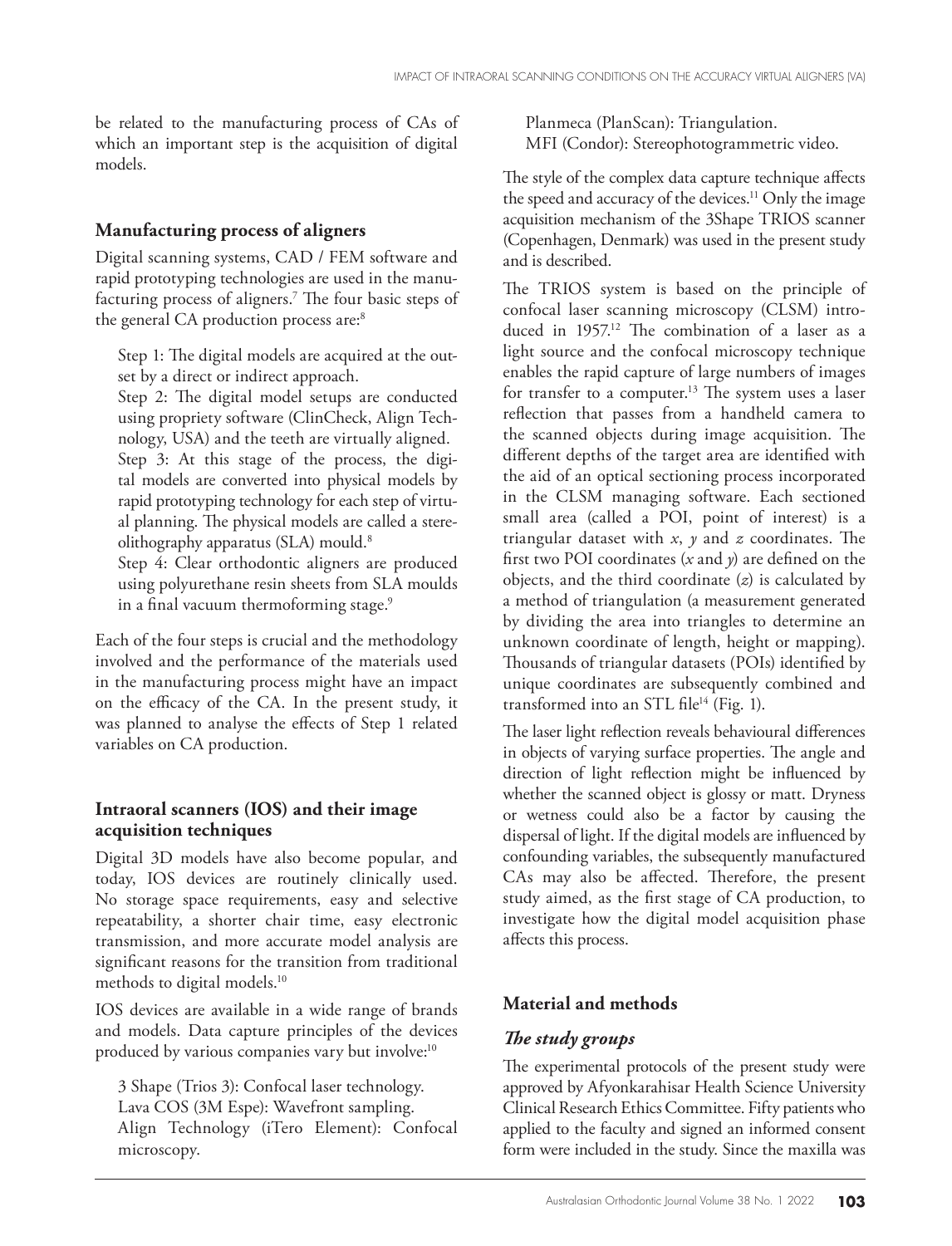

Figure 1. Image acquisition mechanics of the IOS devices.

easier to isolate and largely away from moving soft tissues, only upper jaw digital models were acquired. Patients with missing maxillary teeth, partially erupted teeth, or decayed teeth were excluded. For each of the fifty patients, the upper arch was scanned four times under different environmental conditions, which generated 200 digital models in total. The conditions for obtaining the digital models were:

- • Group 1: No saliva isolation and scanning in daylight  $(S + DL)$ .
- • Group 2: Saliva isolation and scanning in daylight  $(NS + DL).$
- • Group 3: No saliva isolation but scanning under reflected light  $(S + RL)$ .
- Group 4: No saliva isolation but scanning in relatively dark conditions (S + RDC).

Saliva isolation was only performed in group 2. During the isolation, a cheek retractor and cotton rolls were applied, and all the scanned surfaces were air dried before acquisition. To ensure consistent lighting conditions, all digital models were generated at noon (11.30 am-12.30 pm time interval). For the group 4 scan, the clinical curtains were closed and, during the scan, the researcher covered the patient's mouth with

a hand to limit the effect of daylight. All scans were performed by a single researcher using 3Shape TRIOS (Copenhagen, Denmark) with TRIOS 2015-1, version 1.4.7.5 software. For the effective use of the device for all scans, the scanning path recommended by the 3Shape company was followed and the colour calibration setting was reset for each patient.<sup>15</sup>

## *Creation of virtual aligners*

The 'Create Shell' option in the Appliance Designer (Copenhagen, Denmark) software was applied. A total of two hundred VAs were created from the scanned digital models. Both the teeth and the palatal roof of the models were covered by the VA, and the appliance margins were positioned 1–2 mm above the gingival level on the labial and buccal aspects (Fig. 2). In addition, the thickness of all VAs was standardised and set to 1 mm (Fig. 3).

## *VA superimposition and calculation of surface deviations*

All VAs were imported into Geomagic Control X (Geomagic; Morrisville, USA) software in STL format. Initially, the four different VAs created from each patient's digital models were superimposed. The margins of the VAs were then re-contoured by the use of the three sectioning planes (one horizontal plane positioned 1–2 mm above the gingival level and two vertical planes located distal of the right and left upper first molars), and common boundaries were identified (Fig. 4). Since the environmental conditions (NS + DL) in Group 2 are recommended by the manufacturers, the virtual VAs produced from the models in this group were used as a reference. Group 1, Group 3 and Group 4 VAs overlapped with Group 2 VAs by using a best-fit algorithm. The superimpositions were performed using the best-fit surface registration (global and fine) feature with an 80-iteration count (Fig. 5).<sup>16,17</sup> After each superimposition, a colour map illustrating the surface imperfections between the reference VA and the tested VA was automatically displayed by the software and converted into numerical data (Fig. 6). The numerical data included: Means of Negative Deviation (MND), Means of Positive Deviation (MPD), Root mean square (RMS), In Total Area (ITA), Out Total Area (OTA). OTA was divided into two and described as Positively positioned areas (PPA) and Negatively positioned areas (NPA).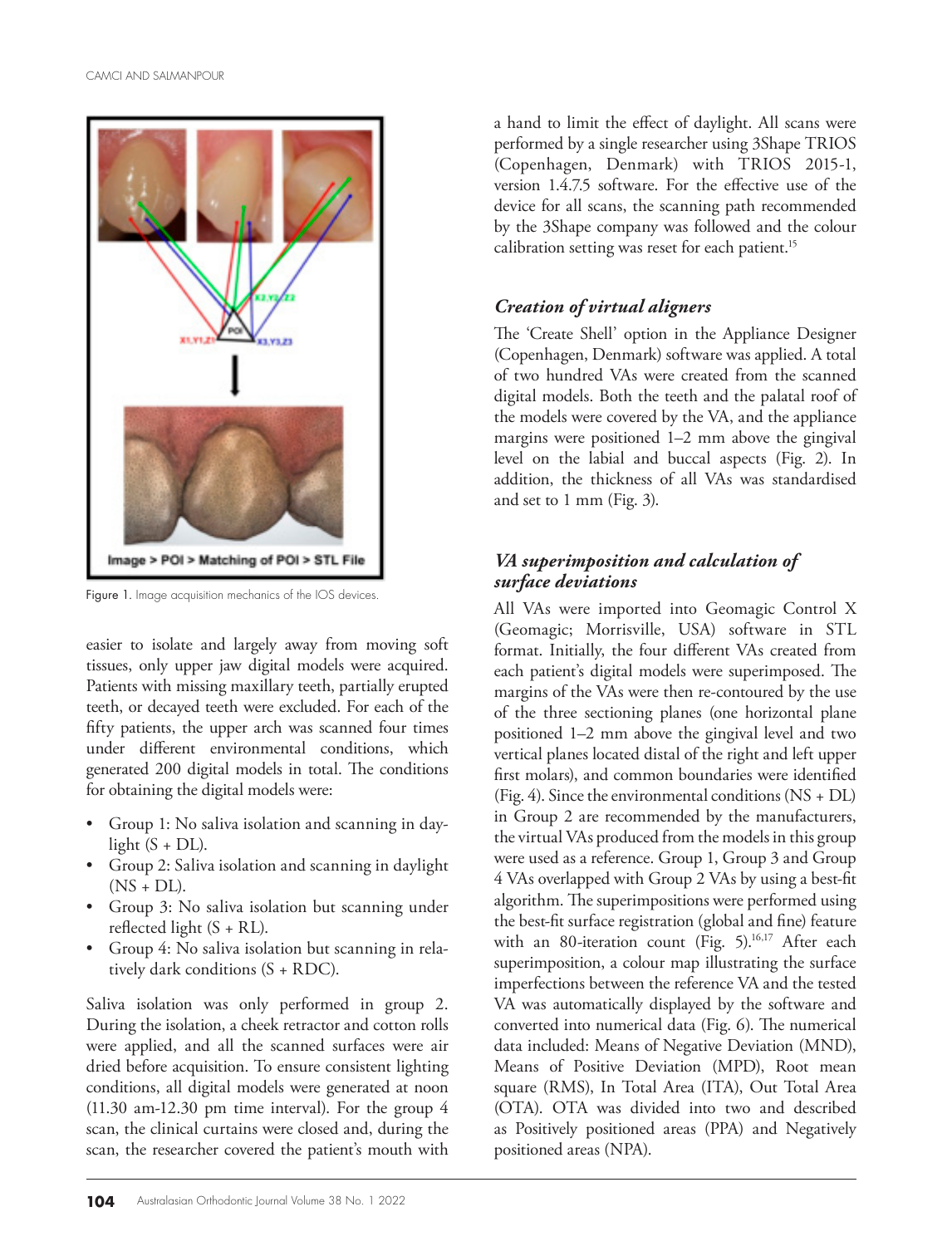

Figure 2. Creation of the virtual aligners.



Figure 3. Picture of a 1 mm thick VA from various angles.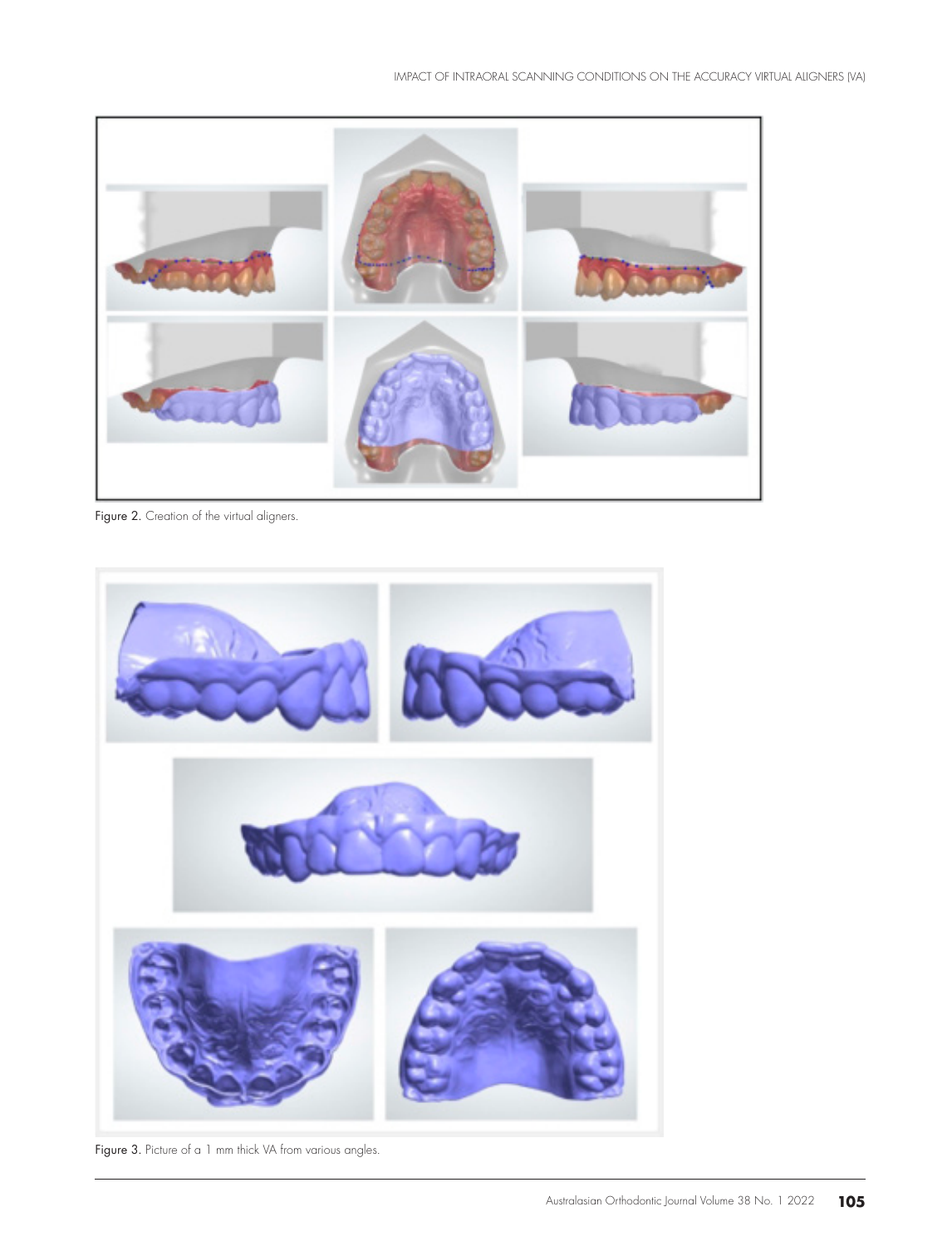

Figure 4. Three planes of section (orange lines) used to achieve common boundaries. (B) Before sectioning, (A) after sectioning.



Figure 5. Illustration of the settings that were applied prior to the best-fit alignment.

#### *Statistical analysis*

All statistical analyses were performed using the SPSS 22.0 package program (SPSS Inc., Chicago, Ill). The one-way ANOVA test and post-hoc Tukey test were applied to compare the numeric data between the test groups.

## **Results**

The findings of the digital model superimpositions are presented in Table I. The presence of saliva in Group 1 resulted in an average discrepancy of 7.19% (OTA). A mean of -43 micron negative deviation (MND) and an average of 34 micron positive deviation (MPD) were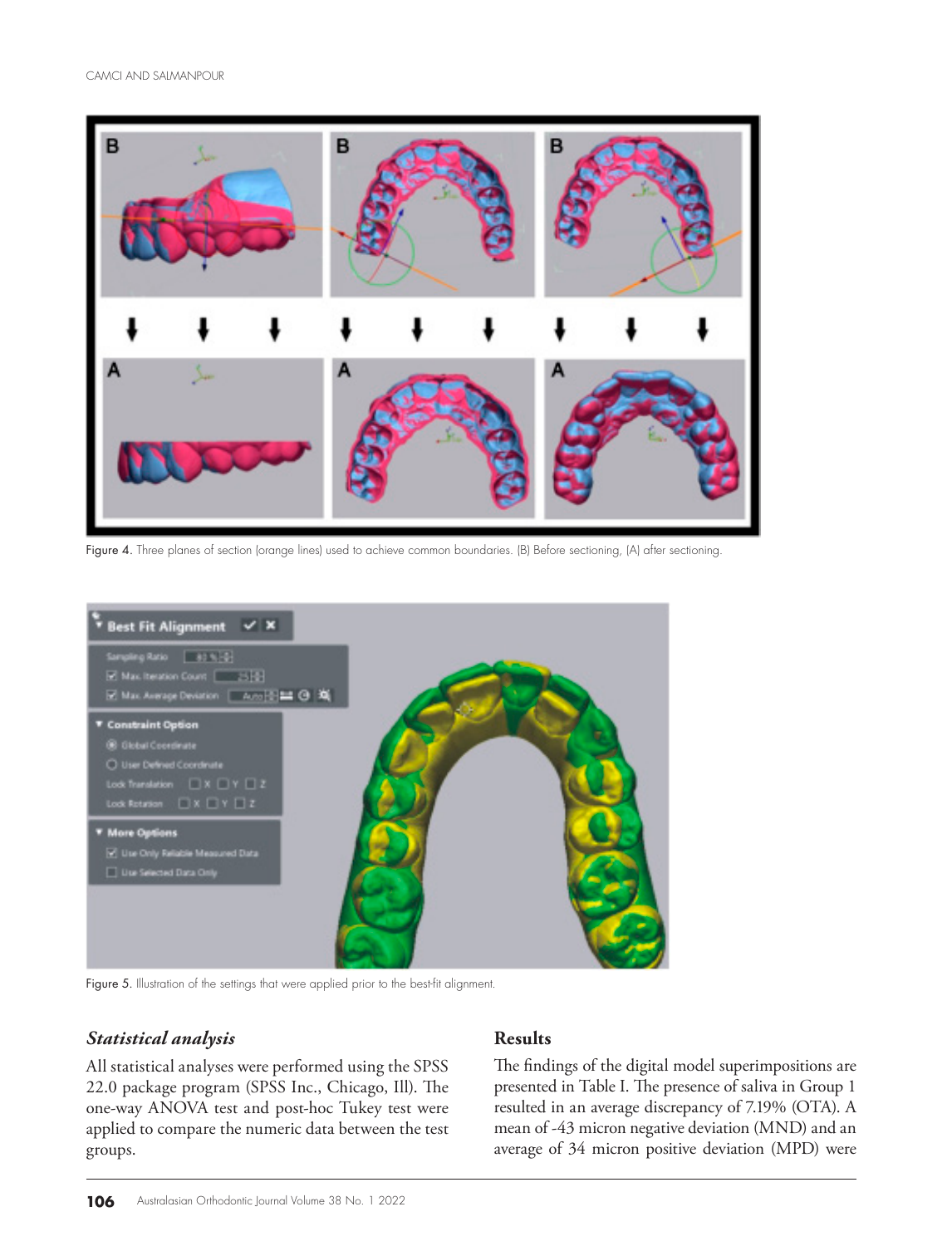

Figure 6. Overlapping of the VAs. The meanings of the color codes: green; perfectly aligned areas, red; positively positioned areas (PPA) relative to the reference model, blue; negatively positioned areas (NPA)

observed in this group. The RMS value of Group 1 was 56 microns.

In Group 3, only the reflected light was found to cause a deviation of 7.02% (OTA). The distribution of other findings assessed in Group 3 was: MND:-42 microns, MPD: 40 microns and RMS: 53 microns.

The data obtained in Group 4 revealed that the dark environment increased the surface discrepancy by an average of 2% (from 7.19 to 9.57%) compared with the presence of saliva. The other examined parameters in this group also showed greater deviations (MND: -48 microns, MPD: 35 microns, RMS: 61 microns) relative to Groups 1 and 3.

The irrational distribution of results between the groups was linked to the unpredictability of the behaviour of light. An average of 7–9% of the total surface (OTA) was considered problematic in the experimental groups. The results showed that environmental conditions had a negative impact on the acquisition of digital models.

The adaptation and performance of the CAs would therefore be impaired.

In an examination of a single model, it was noted that the negative discrepancy could decrease accuracy by -74 microns in Group 1 and that a positive discrepancy could increase accuracy by +74 microns. These values were -70 microns and +70 microns for Group 3 and -60 microns and +60 microns for Group 4 (Table I). In a comparison of all parameters, there was no statistically significant difference between the groups. It is considered that these discrepancies, ranging from 60 to 70 microns, may prevent CAs from fitting firmly and therefore achieving effective tooth movement.

#### **Discussion**

Contemporary patients desire improved aesthetics following orthodontic treatment, but do not want to compromise aesthetics during treatment. Therefore, the popularity and use of CAs has become widespread among young people and adults.<sup>18</sup>

There are many factors affecting orthodontic tooth movement (OTM) produced by CAs and are related to age, gender, patient compliance, root length, systemic diseases, drugs, bone level and density.<sup>19,20</sup> Apart from patient-related factors, variations in any of the four basic stages of CA production can alter the effectiveness and precise fit of the appliances. Martorelli et al. stated that the manufacture of CAs using two different techniques (rapid prototyping (RP) systems and computer numerical control milling machines) had an impact on the fit of appliances and the speed of tooth movement.<sup>21</sup> In addition, the material types (polyvinyl chloride or polyethylene terephthalate glycol) and the thickness of the CAs are

| RMS (µ)<br>Mean $\pm$ SDs | $MPD(\mu)$<br>Mean ± SDs | $MND (\mu)$<br>Mean ± SDs                                                                                                                                                 | Mean ± SDs = Mean ± SDs = Mean ± SDs = Mean ± SD | ITAI%) OTAI%) | PPAI%) | NPA(%) |
|---------------------------|--------------------------|---------------------------------------------------------------------------------------------------------------------------------------------------------------------------|--------------------------------------------------|---------------|--------|--------|
|                           |                          | Group 1 $56.3 \pm 22.7^{\circ}$ $34.9 \pm 13.5^{\circ}$ $-43.5 \pm 14.7^{\circ}$ $92.8 \pm 5.4^{\circ}$ $7.1 \pm 5.4^{\circ}$ $2.1 \pm 2.3^{\circ}$ $5.0 \pm 3.3^{\circ}$ |                                                  |               |        |        |
|                           |                          | Group 3 $53.9 \pm 22.0^{\circ}$ $35.2 \pm 13.4^{\circ}$ $-42.1 \pm 14.8^{\circ}$ $92.9 \pm 6.1^{\circ}$ $7.0 \pm 6.1^{\circ}$ $2.3 \pm 2.5^{\circ}$ $4.6 \pm 3.6^{\circ}$ |                                                  |               |        |        |
|                           |                          | Group 4 61.9 ± 19.1 $^{\circ}$ 40.3 ± 13.1 $^{\circ}$ -48.4 ± 13.3 $^{\circ}$ 90.4 ± 6.7 $^{\circ}$ 9.5 ± 6.7 $^{\circ}$ 3.2 ± 3.0 $^{\circ}$ 6.2 ± 3.8 $^{\circ}$        |                                                  |               |        |        |

Table I. Mean values of the parameters and comparison of findings among groups.

Note: In each column, different superscripts indicate statistically significant difference between groups (*p* < 0.05). (unit: μ (micrometer) and % (percentage)).

Total  $57.4 \pm 21.4$   $36.8 \pm 13.5$   $-44.7 \pm 14.5$   $92.0 \pm 6.2$   $7.9 \pm 6.2$   $2.6 \pm 2.7$   $5.3 \pm 3.6$ 

*P = 0.164 P = 0.79 P = 0.78 P = 0.72 P = 0.72 P = 0.89 P = 0.61*

NPA(%) Mean ± SDs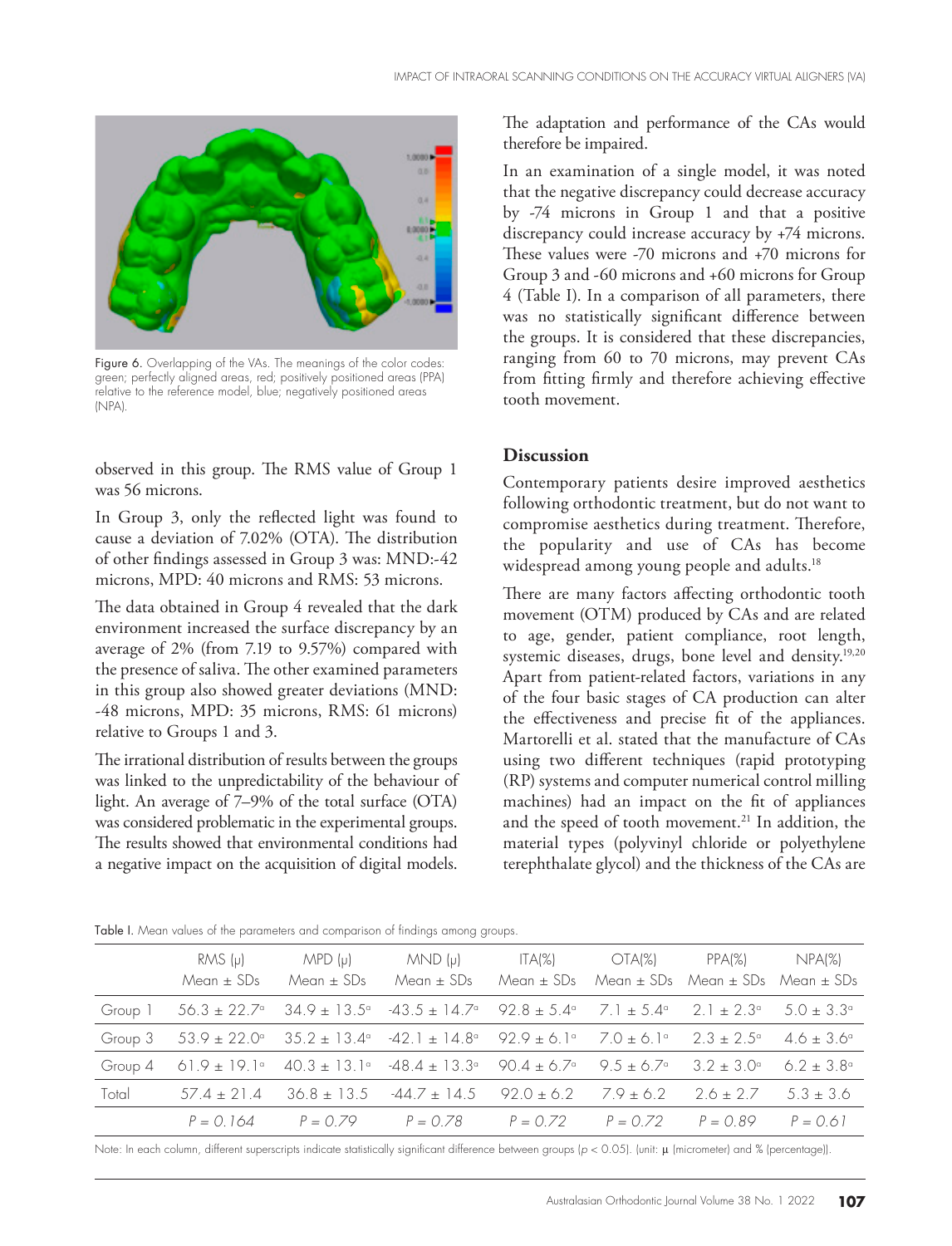other factors that affect the biomechanical behaviour and success of the appliances.<sup>22</sup>

Dasy et al. stated that the retention of an aligner was influenced by the shape of applied attachments and the level of CA stiffness (soft, medium or hard)<sup>23</sup>. Force generation and the efficiency of CAs could be improved by altering the manufacturing method (vacuum-formed or pressure-formed). The pressureforming method maximises the adaptation of CAs to the teeth<sup>24</sup>. In addition, the present findings have shown that the conditions during the acquisition of the digital models could negatively affect the effectiveness and adaptation of the CAs. This significantly affects the predictability of CA therapy.

The orthodontic effectiveness of CAs is still controversial.25–27 Nevertheless, it is believed that the predictability of CA treatment could be improved by determining and ensuring that ideal conditions were present during the production stage. The observance of optimal conditions could reduce or eliminate the need for refinement at the end of CA treatment.<sup>6</sup>

Recently, digital impression systems have become a routine part of orthodontic and general practice dentistry.28,29 Ender et al. reported that digital measurement systems had equal or higher accuracy than conventional impression techniques.30 Manufacturers of IOS devices recommend that digital models are created in daylight and after saliva isolation. The companies now warn that the reflection of the hand-held camera beams on the surface of a scanned object could be affected by environmental conditions (light and saliva). The same often applies with traditional impression

materials. Drying the teeth before taking an impression with a silicone-based material increases the accuracy of the impression and the quality of the dental prosthesis.<sup>31</sup> The total surface imperfections (OTA) obtained in Group 1 (7.19%), Group 3 (7.02%) and Group 4 (9.57%) emphasise the importance of environmental conditions during digital model acquisition. However, the level of surface irregularity and its location is unpredictable and difficult to estimate. Furthermore the behaviour of light reflected from complex, wet or dark surfaces is also unpredictable. In addition to the environmental conditions, the textural properties and the anatomical complexity of the scanned object could change the reflection of surface light $32$  (Fig. 7). Su et al. stated that the acquisition of the digital model intraorally or extraorally induced a discrepancy of 88 microns on the model surface.<sup>33</sup> Even after repeated scans of the same model using the same device, a 10 micron discrepancy could be observed even when the environmental conditions remained constant.<sup>34</sup> In general, a 42–48 micron negative discrepancy (MND) and 34–40 micron positive discrepancy (MPD) were noted in the present study. Mantovani et al. found voids of 100–400 microns on the surfaces of the teeth while researching the thermoforming procedures of two different aligner materials.<sup>9</sup> Therefore, the present findings may be related to the presence of scanning voids. Furthermore, the variable surface discrepancies might be related to the different image acquisition techniques and the unpredictability of the behavioural movement of light. There is a further possibility that the variations may be associated with the different software versions associated with the devices.



Figure 7. A: Behavioural differences of light reflected from complex surfaces B: Schematic illustration of the flattening occurring on complex surfaces, RS: Real surface and DS: Virtual surface obtained in the digital model.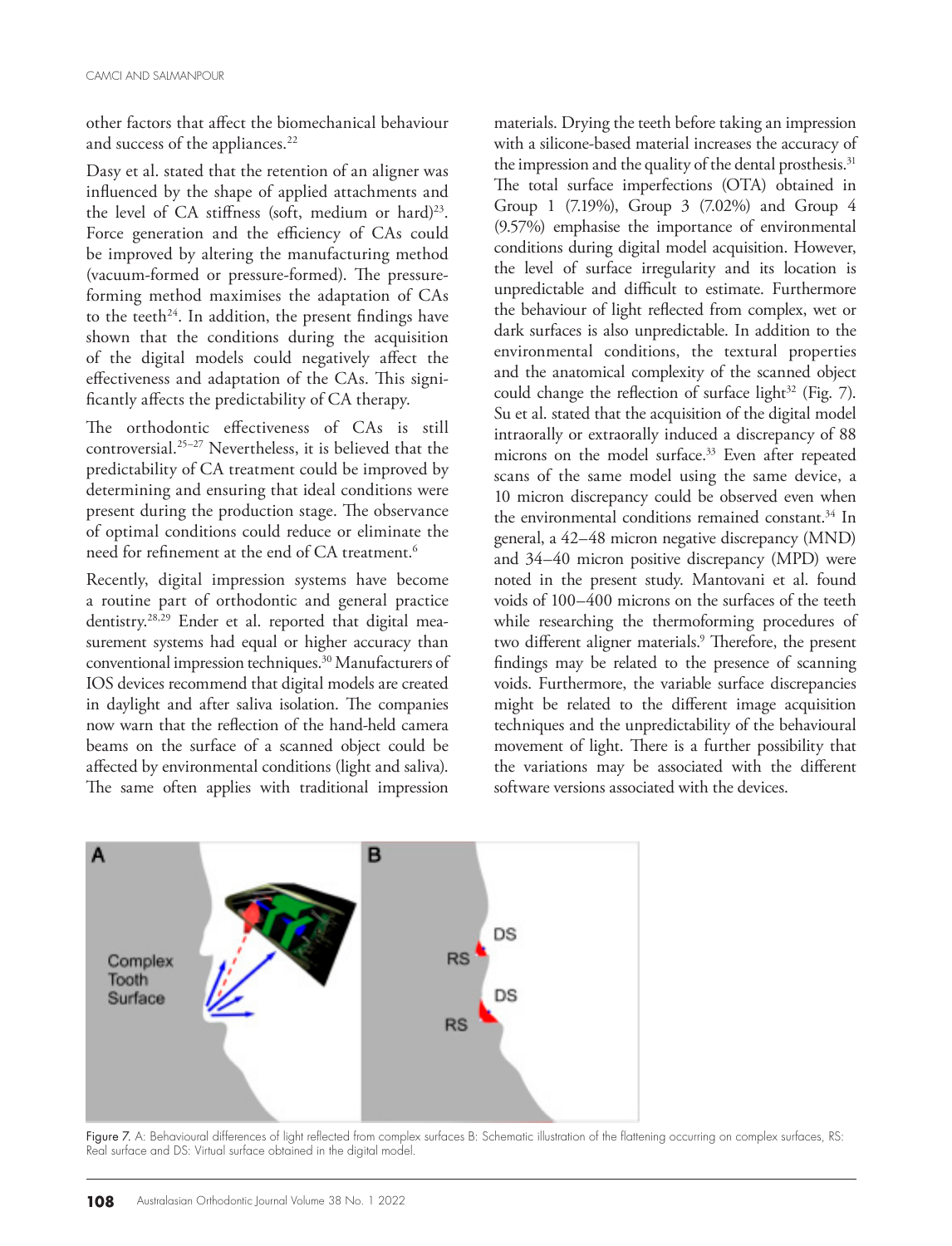After sectioning in the horizontal plane, areas of the palatal mucosa (which is not required for aligner manufacture) remained as no detailed palatal sectioning was performed. This situation should be considered as a limitation of the present study. Another limitation may relate to a lack of standardisation of the levels of patient crowding which should be managed by future research.

#### **Conclusion**

- 1. The conditions for the acquisition of digital models have an impact on the adaptation of CAs. However, the location, degree or type (positive or negative) of the iregularities cannot be predicted.
- 2. Standardisation of the environmental conditions and the observance of the manufacturer's instructions may increase the consistency of clinical outcomes with the virtual set-up. It may also reduce the need for refinement at the end of treatment.
- 3. Further research is needed to test the level of crowding and clinical outcomes of the present fully digital study.

#### **Ethics approval**

This study was approved by Afyonkarahisar Health Science Clinical Research Ethics Committee.

#### **Consent for publication**

Written consent for publication was obtained from each participant.

#### **Availability of data and materials**

Data and materials are available at the Orthodontic Department in the Faculty of Dentistry, University of Afyonkarahisar Health Science.

#### **Conflict of Interest**

The authors declare that there is no conflict of interest.

#### **Corresponding author**

Hasan Camcı Afyonkarahisar Health Sciences University Afyonkarahisar Saglik Bilimleri Universitesi Afyonkarahisar, Afyonkarahisar Turkey

Email: dt.hasan@hotmail.com

#### **References**

- 1. Walton DK, Fields HW, Johnston WM, Rosenstiel SF, Firestone AR, Christensen JC. Orthodontic appliance preferences of children and adolescents. Am J Orthod Dentofac Orthop 2010;138:698.e1–698.e12.
- 2. Boyd RL. Esthetic orthodontic treatment using the invisalign appliance for moderate to complex malocclusions. J Dent Educ 2008;72:948–67.
- 3. Fang X, Qi R, Liu C. Root resorption in orthodontic treatment with clear aligners: a systematic review and meta-analysis. Orthod Craniofacial Res 2019;22:259–69.
- 4. Costello CJ, Kerr B, Weir T, Freer E. The incidence and severity of root resorption following orthodontic treatment using clear aligners. Australas Orthod J. 2021;36:130–7.
- 5. Jeremiah HG, Bister D, Newton JT. Social perceptions of adults wearing orthodontic appliances: A cross-sectional study. Eur J Orthod 2011;33:476–82.
- 6. Charalampakis O, Iliadi A, Ueno H, Oliver DR, Kim KB. Accuracy of clear aligners: a retrospective study of patients who needed refinement. Am J Orthod Dentofac Orthop 2018;154:47–54.
- 7. Ausiello P, Franciosa P, Martorelli M, Watts DC. Numerical fatigue 3D-FE modeling of indirect composite-restored posterior teeth. Dent Mater 2011;27:423–30.
- 8. Kuo E, Miller RJ. Automated custom-manufacturing technology in orthodontics. Am J Orthod Dentofac Orthop 2003;123:578–81.
- 9. Mantovani E, Castroflorio E, Rossini G, et al. Scanning electron microscopy evaluation of aligner fit on teeth. Angle Orthod 2018;88:596–601.
- 10. Zimmermann M, Mehl A, Mörmann WH, Reich S. Intraoral scanning systems—a current overview. Int J Comput Dent 2015;18:101–29.
- 11. van der Meer WJ, Andriessen FS, Wismeijer D, Ren Y. Application of intra-oral dental scanners in the digital workflow of implantology. PLoS One 2012;7:e43312.
- 12. Paddock SW, Eliceiri KW. Laser scanning confocal microscopy: history, applications, and related optical sectioning techniques. In: *Methods in Molecular Biology (Clifton, N.J.)* 2014;1075:9–47.
- 13. Logozzo S, Zanetti EM, Franceschini G, Kilpelä A, Mäkynen A. Recent advances in dental optics—part I: 3D intraoral scanners for restorative dentistry. Opt Lasers Eng 2014;54:203–21.
- 14. Hong-Seok P, Chintal S. Development of high speed and high accuracy 3D dental intra oral scanner. Procedia Eng 2015;100:1174–81.
- 15. Medina-Sotomayor P, Pascual MA, Camps AI. Accuracy of four digital scanners according to scanning strategy in complete-arch impressions. Eickholz P, ed. PLoS One 2018;13:e0202916.
- 16. Weir T. The application of 3D metrology software in the quantitative and qualitative assessment of aligner treatment outcomes. Australas Orthod J 2021;37:100–8.
- 17. Maree A, Kerr B, Weir T, Freer E. Clinical expression of programmed rotation and uprighting of bilateral winged maxillary central incisors with the Invisalign appliance: A retrospective study. Am J Orthod Dentofacial Orthop 2022;161:74–83.
- 18. Weir T. Clear aligners in orthodontic treatment. Aust Dent J 2017;62:58–62.
- 19. Chisari JR, McGorray SP, Nair M, Wheeler TT. Variables affecting orthodontic tooth movement with clear aligners. Am. J. Orthod. Dentofac. Orthop. 2014;145(4 Suppl):S82–S91.
- 20. Krishnan V, Davidovitch Z. The effect of drugs on orthodontic tooth movement. Orthod Craniofacial Res 2006;9:163–71.
- 21. Martorelli M, Gerbino S, Giudice M, Ausiello P. A comparison between customized clear and removable orthodontic appliances manufactured using RP and CNC techniques. Dent Mater 2013;29:2.
- 22. Elkholy F, Schmidt F, Jäger R, Lapatki BG. Forces and moments applied during derotation of a maxillary central incisor with thinner aligners: an in-vitro study. Am J Orthod Dentofac Orthop 2017;151:407–15.